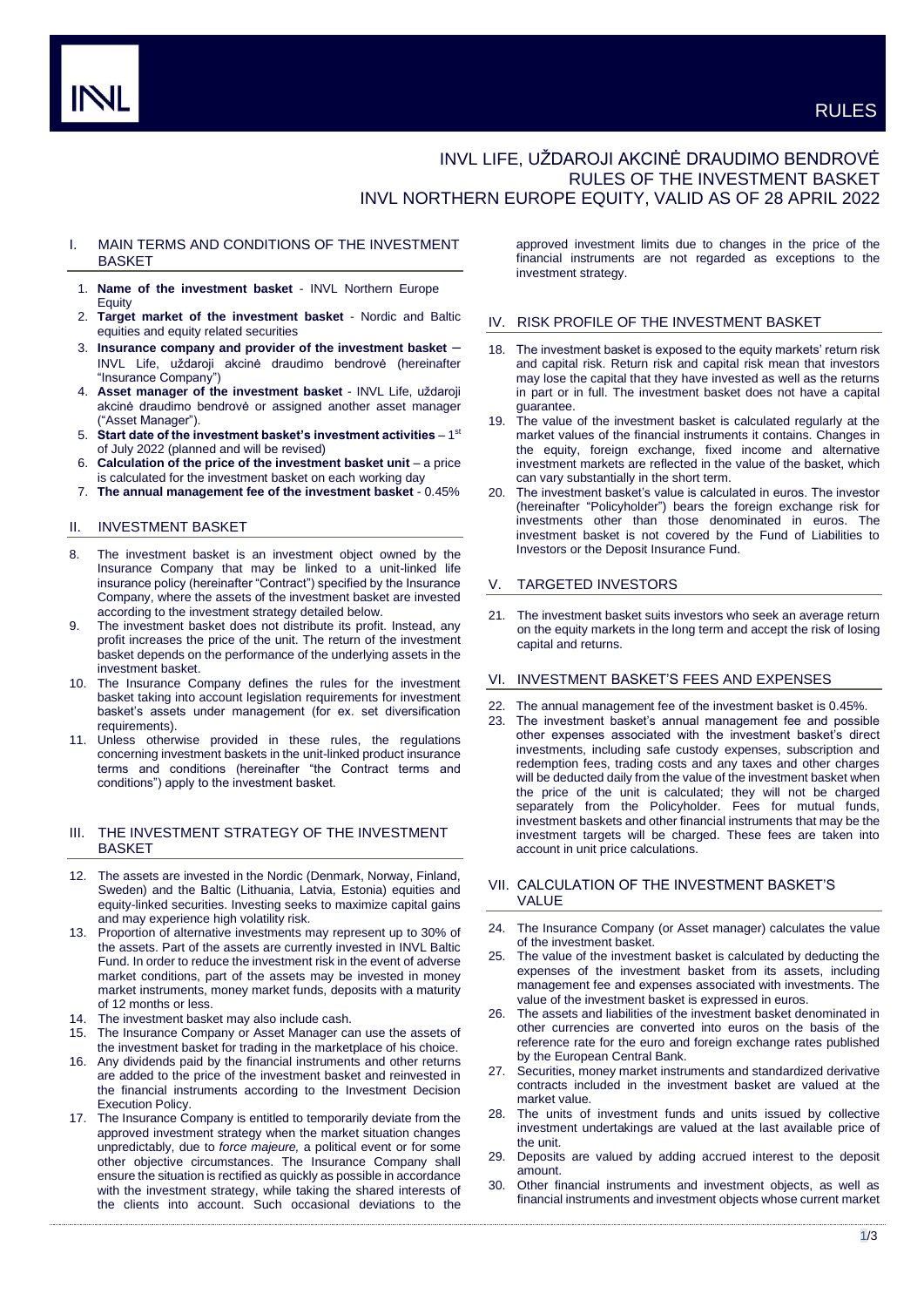value is not known, are assessed using objective criteria. A more detailed valuation of financial instruments and investment objects is specified in the Insurance Company's internal valuation methodology for investment objects.

31. A value is calculated for the investment basket for the days those Lithuanian banks are generally open (working days). Based on any changes, market disturbances or other similar reasons possibly affecting the investment basket's investments, the Insurance Company (Asset Manager) can interrupt the calculation of the investment basket's value until the calculation of the value can be carried out normally.

# VIII. CALCULATION OF THE UNIT PRICE OF THE INVESTMENT BASKET

- 32. The price of the investment basket unit is calculated by dividing the value of the basket by the number of investment basket units in circulation.
- 33. The unit price of the investment basket may be divided into fractions. The number of investment basket's units and the unit price are rounded to 4 decimal places. The unit price of the investment basket is expressed in euros. The latest unit price of the investment basket is available from the Insurance Company and on the Insurance Company's website.

### IX. LINK BETWEEN INVESTMENT DIRECTION AND CONTRACTAND ASSOCIATED RESTRICTIONS

- 34. Investment basket is linked to the Contract only for the purpose of calculation of capital accumulated in the Contract.
- 35. The subscription of the investment basket's units means tying a new payment after corresponding fees deduction under the customer's Contract or of already existing savings to the price of the investment basket's unit. The redemption of the investment basket units means the withdrawal of the Contract's savings tied to the investment basket or their transference to another investment basket.
- 36. The Insurance Company is entitled to refuse to execute the Policyholder's investment order due to linking the Contract with the investment basket. The Insurance Company has the right to limit the number of investment baskets selected in the Contract, the combination with other investment baskets offered by the Insurance Company or to determine the minimum number of units or the minimum amount in euros that may be linked to the Contract at any time.
- 37. The redemption price of the investment basket unit coincides with the price of the unit.
- 38. Investment assignments are executed in the order in which they are submitted.
- 39. The investment assignment can only be cancelled with the approval of the Insurance Company.
- 40. The Insurance Company is entitled to restrict investment basket unit redemptions and subscriptions due to market disturbances or other similar reasons, or if the restriction is deemed necessary to protect the interests of other Policyholders. Such a situation can arise, for example, due to a market disturbance, as a result of which the valuation and realization of the Investment Basket's investments and value calculation of the Investment Basket cannot be carried out reliably.
- 41. Investment risk borne by Policyholder as well covers such situations when investment basket unit redemptions and subscriptions are temporarily or permanently suspended by Insurance Company, Asset manager or state institution, as well as cases of suspension of investment basket unit valuation (unit price is not calculated on a particular day and it is determined later). In such cases investment unit price is calculated, Policyholder's investment orders or other transactions in respect to the Contract are executed as soon as subscription/redemption of investment units is reopened and unit price available.
- 42. The Insurance Company is entitled to change the Asset Manager of the investment basket and make changes to the rules of the investment basket. Changes are reported on the Insurance Company's website.

# X. TERMINATION OF THE INVESTMENT BASKET

43. The Insurance Company is entitled to terminate the investment basket or to merge it with other investment basket, owned by the Insurance Company. Policyholders' notification procedure is set in the Contract terms and conditions.

## XI. OWNERSHIP OF AND RIGHTS TO THE INVESTMENT BASKET AND ITS UNITS

44. The Policyholder or beneficiaries do not have title or other rights to the investment basket or to its units linked to the Contract. The Insurance Company holds the title to the units of the basket and the financial instruments belonging to the basket linked to the Contract.

# XII. TAXES AND PAYMENTS TO AUTHORITIES

- 45. If the investment basket or financial instruments in the basket are subject to direct or indirect taxes under a law or an order issued, or other fees imposed by the authorities, and which are payable by the Insurance Company, the Insurance Company is entitled to charge the corresponding sum from the investment basket's asset.
- The investment basket's financial instruments may be subject to tax costs, which affect the price of the financial instrument's or investment basket's value.

#### XIII. RISKS ASSOCIATED WITH THE INVESTMENT BASKET

#### 47. **MARKET RISK**

Financial instruments are affected by market risk, i.e. risk which is caused by general economic development, in other words factors that affect the overall performance of companies operating on the markets and/or that the value of the investment changes as a result of changes in the economic outlook.

#### 48. **RETURN RISK**

The performance of the investment basket is dependent on the performance of the target market, which may vary during the investment period. No guarantees can be made concerning the performance of the target market. The past performance of investments is no guarantee of future performance. Investing in the investment basket is not the same as investing directly in the target market.

## 49. **INTEREST RATE RISK**

Interest rate risk results from the value of the investment basket changing due to a change in the market interest rates.

#### 50. **CREDIT RISK**

Credit risk means a loss or the weakening of the financial position because the issuer of a security or other debtor fails to meet his or her obligations. If the credit risk materializes, the investor bears the risk of losing the investment entirely or in part.

# 51. **COUNTERPARTY RISK**

Counterparty risk arises due to the other party in a financing or derivative contract and materializes if the counterparty is unable or unwilling to meet his or her obligations. If the counterparty risk materializes, the market value of the contract concluded with the counterparty is subject to risk. The investor bears the risk of losing the investment entirely or in part if the counterparty risk materializes due to the insolvency of the derivative counterparty prior to the redemption of the investment.

#### 52. **FOREIGN EXCHANGE RISK**

If the financial instruments include investments other than euro denominated investments, changes in exchange rates may affect the performance of the financial instrument.

#### 53. **LIQUIDITY RISK**

The markets' liquidity risk means that investments cannot be or cannot easily be realized or covered at the current market price or that a value cannot be determined for the investments due to the markets' lack of depth or because the markets are not working due to disturbance. The value of an investment may need to be defined